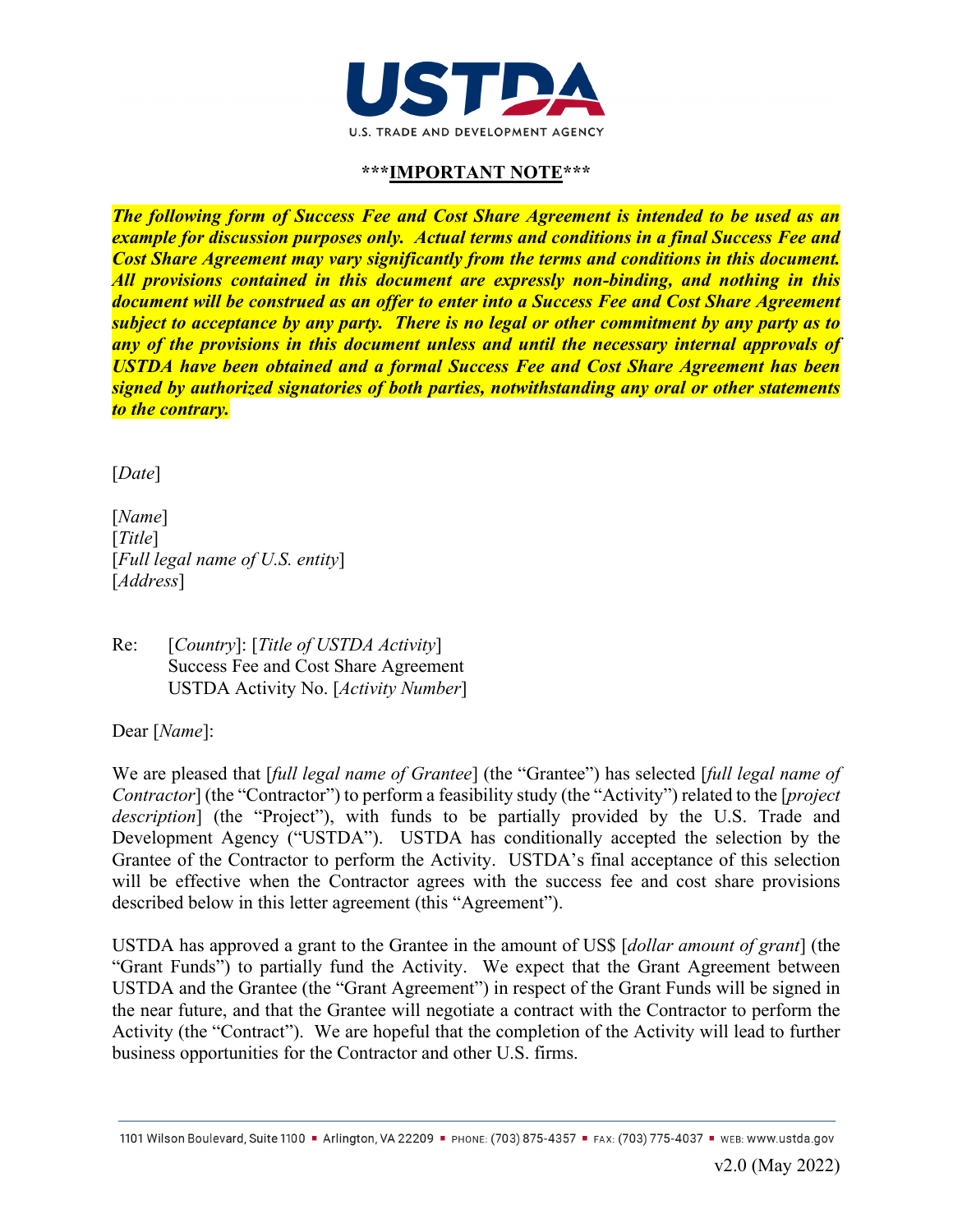The Terms of Reference for the Activity attached as Annex I to the Contract (as updated or amended from time to time, the "Terms of Reference") and the budget estimate attached as [Annex](#page-11-0)  [II](#page-11-0) to this Agreement (as updated or amended from time to time, the "Budget Estimate") are based upon the proposal submitted to USTDA by the Contractor and USTDA's review of the proposal. The Budget Estimate in effect as of the date hereof has been established at [*amount of the Budget Estimate spelled out in words*] United States Dollars (US\$ [*dollar amount of Budget Estimate*]).

# **A. Success Fee**

- (1) Success Fee Basis. USTDA and the Contractor anticipate that the Contractor may have the opportunity to participate in the development and implementation of the Project other than through the Contractor's involvement with the Activity. As such, the Contractor shall repay to USTDA certain amounts of the Grant Funds that have been previously disbursed to the Contractor in connection with the Activity (the "Disbursed Grant Funds") as a reimbursement related to the continuing implementation of the Project (the "Success Fee") in accordance with the following provisions:
	- (a) Finance-Based Success Fee. The Contractor shall reimburse to USTDA the total amount of the Disbursed Grant Funds if, in connection with the initial financial closing (involving funding in the form of debt and/or equity) with respect to the Project or any related project that is based substantially upon the Activity or that derived benefit from the Activity ("Financial Closing"), the Contractor or any of its parent(s), subsidiary(ies) or other affiliate(s) (each a "Contractor Party", and collectively, the "Contractor Parties"):
		- (i) takes an equity position in the Project or such related project;
		- (ii) commits its own financial resources (as evidenced by an outlay of implementation funds) for the Project or such related project; or
		- (iii) whether or not such Contractor Party is a principal or equity holder in the Project or such related project, the Contractor Party receives proceeds from a drawdown of funds from a public or private financial institution, or other person or entity acting as a financier (the occurrence of any of the events in the foregoing subclauses (i) through (iii) collectively, a "Financing Event").

Reimbursement by the Contractor of the total amount of Disbursed Grant Funds must be made regardless of the amount or value of any such equity position, outlay of funds or drawdown occurring in connection with a Financing Event.

<span id="page-1-0"></span>(b) Revenue-Based Success Fee. If any Contractor Party earns revenue (other than the Grant Funds) in connection with the Project or the Activity, then the Contractor shall reimburse to USTDA an amount equal to [*number in words*] percent ([*number in Arabic numerals*]%) of the total gross revenue earned by any Contractor Party related to the Project and/or any related project that is based substantially upon the Activity or that derived benefit from the Activity ("Revenue"); provided, however, that in the event (i) one or more Contractor Parties earns Revenue, and (ii) a Financing Event subsequently occurs, then the aggregate Success Fee payable by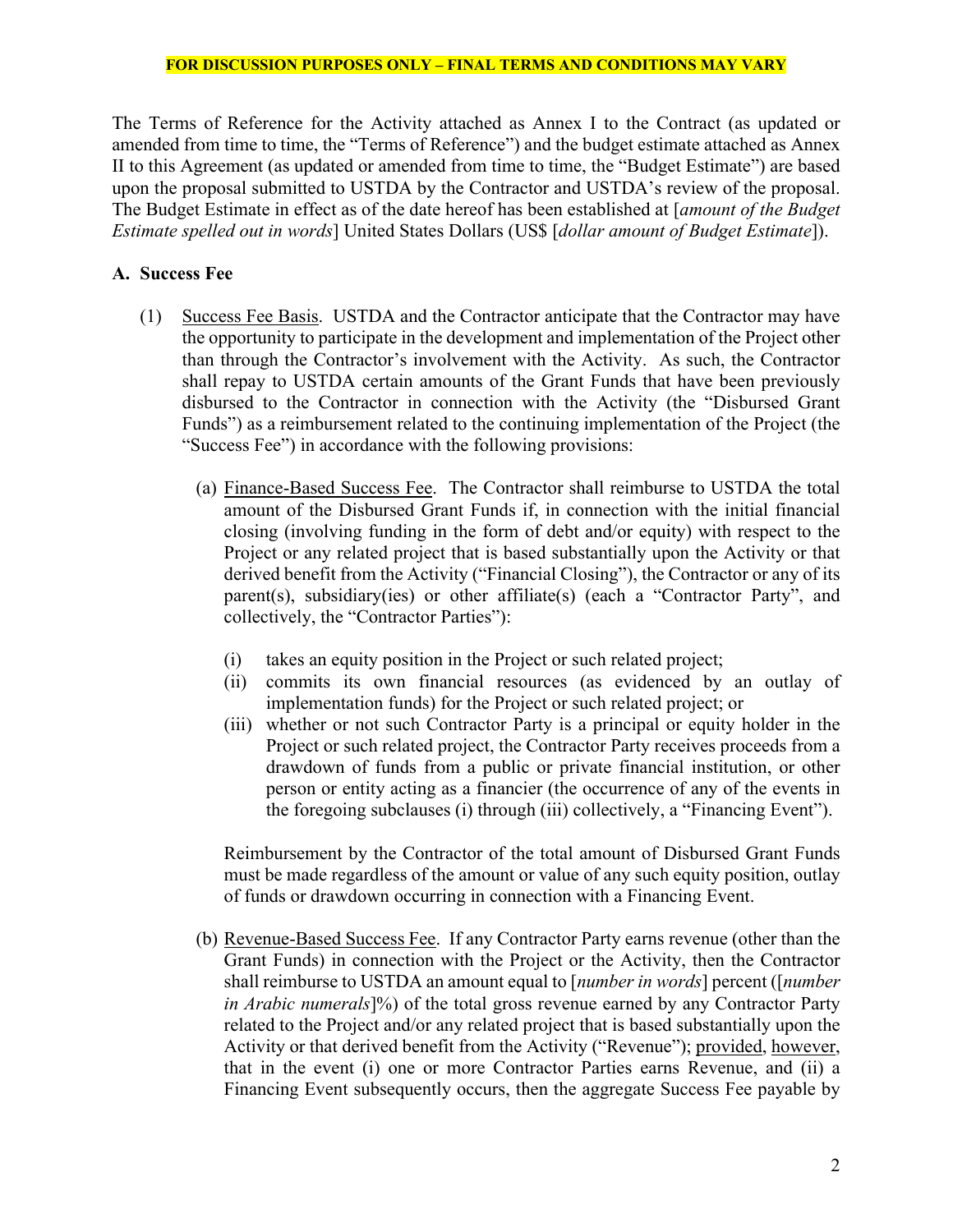the Contractor under this Clause A(1) will not exceed the total amount of the Disbursed Grant Funds.

(c) Reporting Period. Subject to Clause A(2)(c) and Clause [F,](#page-7-0) the period during which the Contractor's obligation to pay a Success Fee to USTDA may arise as a result of the occurrence of a Financing Event and/or the earning of Revenue (the "Reporting Period") commences on the date on which this Agreement is signed by both parties (the "Signing Date") and continues until the end of the year covered by the final Success Fee Report (as defined below) delivered to USTDA pursuant to Clause  $A(2)$ , as set forth in the middle column in the table in Clause  $A(2)(b)$ . The Contractor's obligation to pay a Success Fee does not apply to any Financing Event that occurs or any Revenue that is earned before or after the Reporting Period.

# (2) Success Fee Reporting.

- (a) First Success Fee Report. The Contractor shall provide to USTDA, on or before March 1 of the calendar year following the calendar year during which the Signing Date occurs, a brief statement (a "Success Fee Report") indicating whether any Financing Event has occurred or any Revenue has been earned during the period commencing on the Signing Date and continuing through the end of the calendar year during which the Signing Date occurs.
- (b) Subsequent Success Fee Reports. In accordance with the table in this Clause A(2)(b), the Contractor shall provide to USTDA, on or before March 1 of each of the subsequent seven (7) calendar years following the calendar year when the first Success Fee Report is delivered to USTDA, a Success Fee Report indicating whether any Financing Event has occurred or any Revenue has been earned during the immediately preceding calendar year.

| Signing Date Occurs During:     | 2022                         |                           |
|---------------------------------|------------------------------|---------------------------|
|                                 | <b>Period Covered by the</b> | <b>Success Fee Report</b> |
|                                 | <b>Success Fee Report</b>    | Due on or before          |
| <b>Success Fee Report</b>       | (Reporting Period)           | March 1 of                |
|                                 | From the Signing Date        |                           |
|                                 | through the end of           |                           |
| <b>First Success Fee Report</b> | calendar year 2022           | 2023                      |
| Second Success Fee Report       | 2023                         | 2024                      |
| Third Success Fee Report        | 2024                         | 2025                      |
| Fourth Success Fee Report       | 2025                         | 2026                      |
| Fifth Success Fee Report        | 2026                         | 2027                      |
| Sixth Success Fee Report        | 2027                         | 2028                      |
| Seventh Success Fee Report      | 2028                         | 2029                      |
| <b>Final Success Fee Report</b> | 2029                         | 2030                      |

(c) Delays in the Effective Date. In the event that the Effective Date (as defined below) occurs following the applicable March 1 due date for one or more Success Fee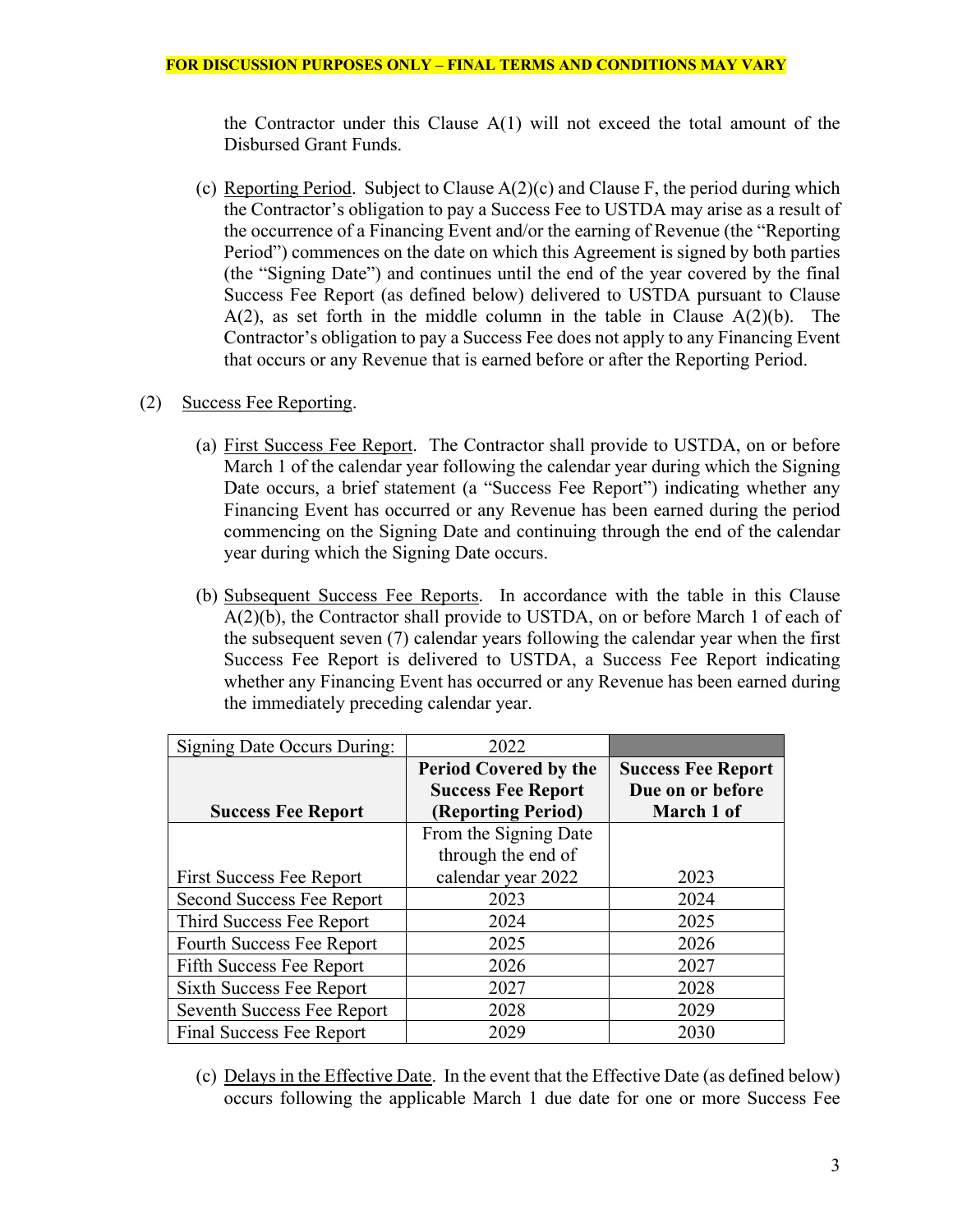Reports, the Contractor shall deliver to USTDA any such previously undelivered Success Fee Reports together with the Success Fee Report due on or before the March 1 that immediately follows the Effective Date.

- (d) Format. All Success Fee Reports must be submitted to USTDA in the format set forth in Annex I to this Agreement, unless USTDA otherwise authorizes.
- (e) Confidentiality. It is the responsibility of the Contractor to ensure that any confidential information pertaining to these Success Fee Reports, or any other aspect of this Agreement, is clearly marked as such and is provided separately from a version which is suitable for public distribution. USTDA will maintain the confidentiality of such information, subject to and in accordance with applicable U.S. law.
- (f) Reimbursement in Full. Notwithstanding any other provision in this Agreement, in the event that (i) all Grant Funds are disbursed to the Contractor pursuant to the Contract, and (ii) all Disbursed Grant Funds have been reimbursed in full, no further Success Fee payments or Success Fee Reports will be required.
- (3) Payment Date.
	- (a) If a Financing Event occurs, the Contractor shall submit, within thirty (30) days following the Financial Closing, a Success Fee Report accompanied by a payment of the total amount of Disbursed Grant Funds.
	- (b) If any Revenue is earned, the Contractor shall submit a payment of the Success Fee calculated in accordance with Clause A(1[\)\(b\)](#page-1-0) with its next Success Fee Report required pursuant to Clause A(2) above.
- (4) Timeliness of Reporting and Payment. If the Contractor does not provide one or more Success Fee Reports or Success Fee payments in accordance with the deadlines set forth in Clauses A(2) and A(3) above, as applicable, or if the information or amounts contained in any such Success Fee Report are inaccurate, USTDA shall be entitled to a reimbursement from the Contractor of the total amount of Disbursed Grant Funds, less the amount of any Success Fee payments already made to USTDA. USTDA shall first provide written notice to the Contractor of such deficiency and shall allow the Contractor thirty (30) days to correct the matter before the amount of such reimbursement of the Disbursed Grant Funds becomes due.

# <span id="page-3-0"></span>**B. Cost Share**

(1) Budget Estimate. The Budget Estimate for the Terms of Reference is set forth in [Annex](#page-11-0)  [II](#page-11-0) to this Agreement. The Budget Estimate represents the Contractor's best estimate of the cost to the Contractor of the goods and services to be provided, disaggregated into the categories of labor costs and other direct costs. Unless otherwise expressly approved by USTDA in writing, no fee or profit may be included as part of (a) the Contractor's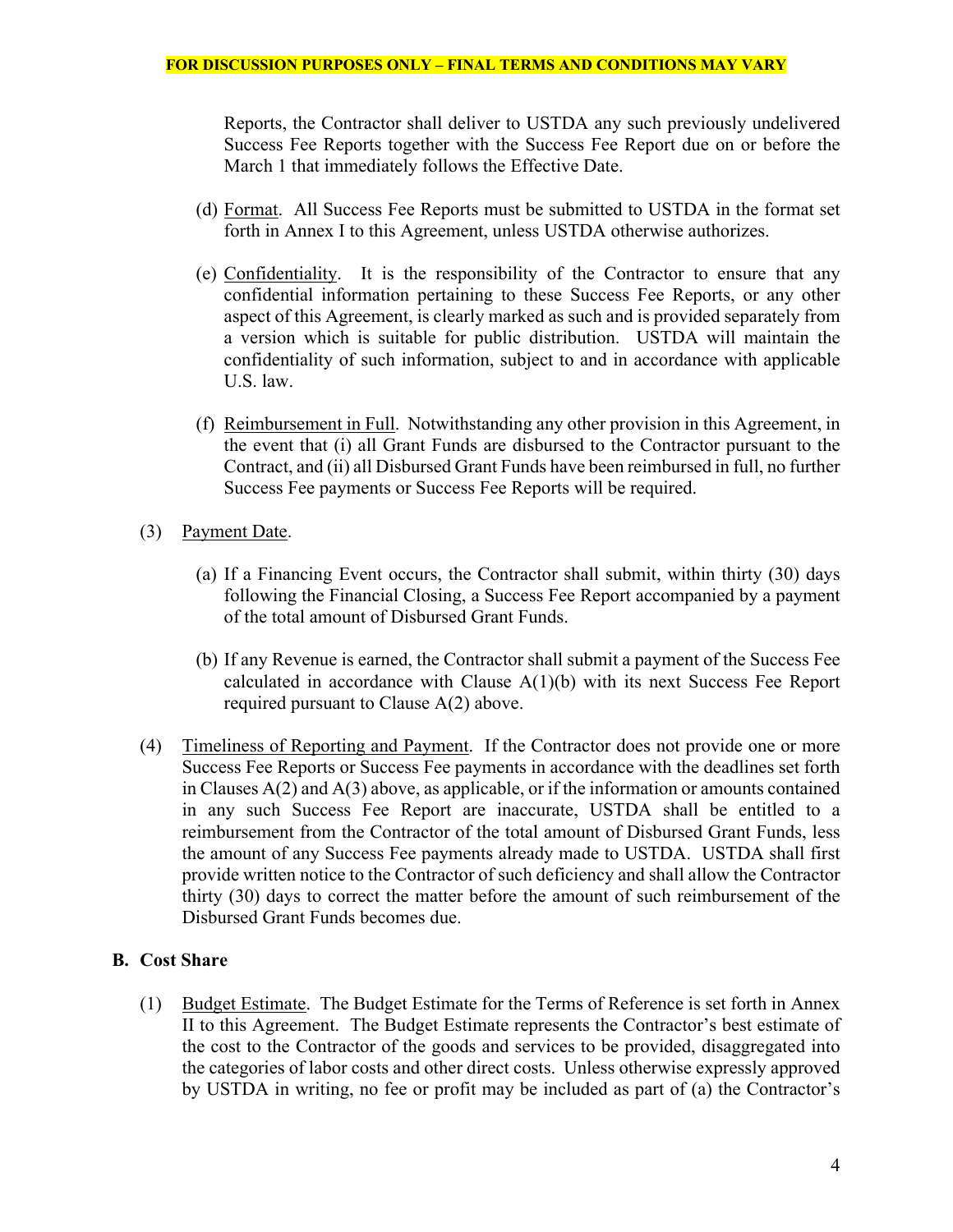employee labor costs, or (b) other direct costs paid by the Contractor. The Budget Estimate provides the basis for establishing the Cost Share Ratio (as defined below) between USTDA and the Contractor.

- (2) Cost Share Amount. For purposes of this Agreement, the term "Subcontractor" means any individual, corporation, partnership or other legal entity having a contract, purchase order or other agreement, whether written or oral, with the Contractor for performance of any part of the Activity. Subject to the provisions of Clause [B\(](#page-3-0)4), in addition to the USTDA Grant Funds provided, the Contractor shall ensure that the Contractor and/or its Subcontractors fund at least [*amount of the cost share spelled out in words*] United States Dollars (US\$ [*dollar amount of cost share*]) toward the costs required to complete the full Terms of Reference (the "Cost Share"), as set forth in the Budget Estimate.
- (3) Certified Statement of Expenditures.
	- (a) Before USTDA will make the final disbursement of Grant Funds, a financial officer of the Contractor must certify in a written statement that the Contractor has complied with the Cost Share requirement (the "Certified Statement of Expenditures", or "CSE"). The Certified Statement of Expenditures must either accompany the final invoice or be separately submitted by the Contractor to USTDA. In addition, upon written request from USTDA, the Contractor shall prepare and deliver to USTDA a CSE within thirty (30) days following the date of receipt of such written request. In each case, the CSE must contain a detailed breakdown of all costs incurred to complete the full Terms of Reference and must follow the format set forth in [Annex III](#page-12-0) to this Agreement. The CSE must include a written explanation of any Substantial Change between the CSE and the Budget Estimate. "Substantial Change" means any of the following: (i) any variation of twenty percent (20%) or more between any dollar amount presented in the CSE and the corresponding dollar amount presented in the Budget Estimate, (ii) any expense line items added to or removed from the CSE, or (iii) any differences in the set of personnel positions listed under the Direct Labor Costs portion of the CSE, in each case, as compared to the Budget Estimate.
	- (b) If the CSE is not provided as required or is inaccurate, USTDA shall be entitled to a reimbursement from the Contractor of the total amount of the Disbursed Grant Funds, less the amount of any Success Fee reimbursements already paid to USTDA. USTDA shall first provide written notice to the Contractor of such deficiency and shall allow the Contractor thirty (30) days to correct the matter before the amount of such reimbursement of the Disbursed Grant Funds becomes due.
	- (c) Notwithstanding USTDA's approval of the final invoice for payment, USTDA may later audit the costs listed in the CSE, and USTDA may be entitled to a reimbursement from the Contractor to the extent that the CSE is not accurate or the costs set forth in such CSE are not reasonable and documented in sufficient detail to explain the composition of costs, rates and basis of cost allocation. The Contractor understands and agrees that if USTDA notifies the Contractor that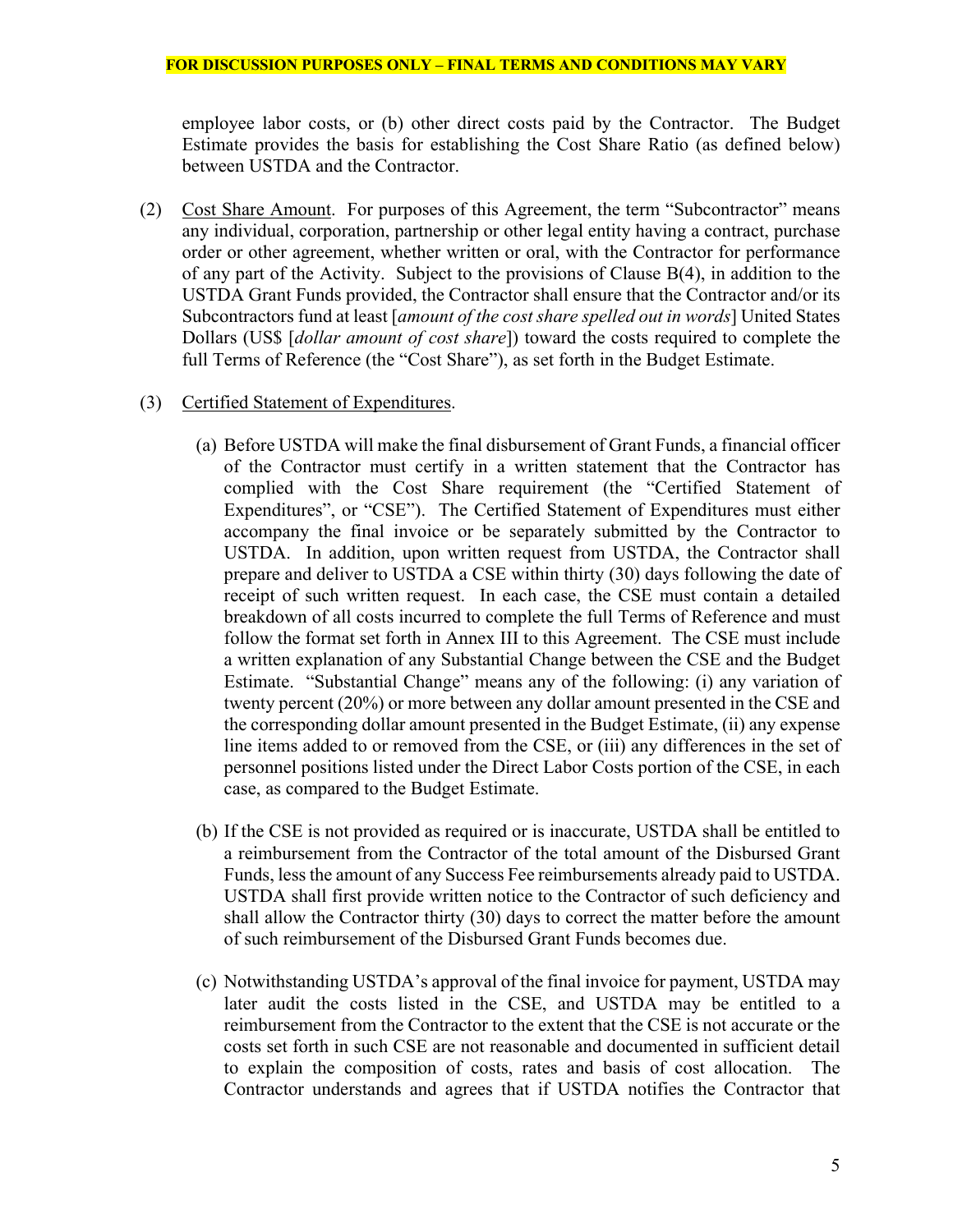USTDA is commencing an audit, the audit will proceed on the basis of the CSE delivered to USTDA under Clause  $B(3)(a)$ , and the Contractor will not have an opportunity to submit a revised or corrected CSE following receipt of such notice.

(d) The Contractor understands and agrees that it will be the responsibility of the Contractor to ensure (i) the completeness and accuracy of the CSE, and (ii) that the Contractor and any Subcontractors comply with the terms and conditions of this Agreement. USTDA will be under no obligation to review draft CSEs.

# (4) Activity Cost Adjustments.

- (a) The maximum amount of USTDA contribution to the Activity is equal to the amount of the Grant Funds. The actual Activity funding contributions to be made by each of USTDA and the Contractor must remain proportionate to a ratio (the "Cost Share Ratio") that is no greater than (i) the amount of the Grant Funds, to (ii) the amount of the Cost Share contributed by the Contractor, taking into account the value of the Cost Share that is due to be paid or contributed by the Contractor. As of the Effective Date, the Cost Share Ratio is equal to [*amount of the Grant Funds*]:[*amount of the Cost Share*], or [*ratio*].
- (b) Notwithstanding the provisions of Clause  $B(2)$ , (i) if the total cost of the Activity upon completion of the full Terms of Reference is less than the Budget Estimate, the Contractor shall so indicate and either reduce the amount of the final invoice accordingly or reimburse to USTDA the appropriate amount of the Disbursed Grant Funds, and (ii) except as otherwise expressly approved in writing by USTDA, in the event that the Contractor does not complete the full Terms of Reference prior to termination of this Agreement and/or the Activity, then the actual funding contributed by each of USTDA and the Contractor will remain proportionate to the Cost Share Ratio.
- (5) Previously-Incurred Costs. Activity-related costs that are incurred by the Contractor and/or its Subcontractors prior to the effective date of the Grant Agreement may not be reimbursed to the Contractor using the Grant Funds. Any such costs may be included as part of the Cost Share; provided, however, that such costs were incurred in respect of Tasks that are included within the Terms of Reference. No costs incurred in connection with preparing the proposal for USTDA funding (including any such costs incurred in connection with contracting for a consultant to represent the Contractor before USTDA) may be reimbursed to the Contractor using the Grant Funds or included as part of the Cost Share.

## <span id="page-5-0"></span>**C. Books and Records**

The Contractor shall, and shall require its Subcontractors receiving Grant Funds to, maintain in accordance with generally accepted accounting procedures all books, records and other documents (including without limitation all bank statements, and receipts or proofs of purchase for all goods and services acquired in connection with the Activity), sufficient in form, content and level of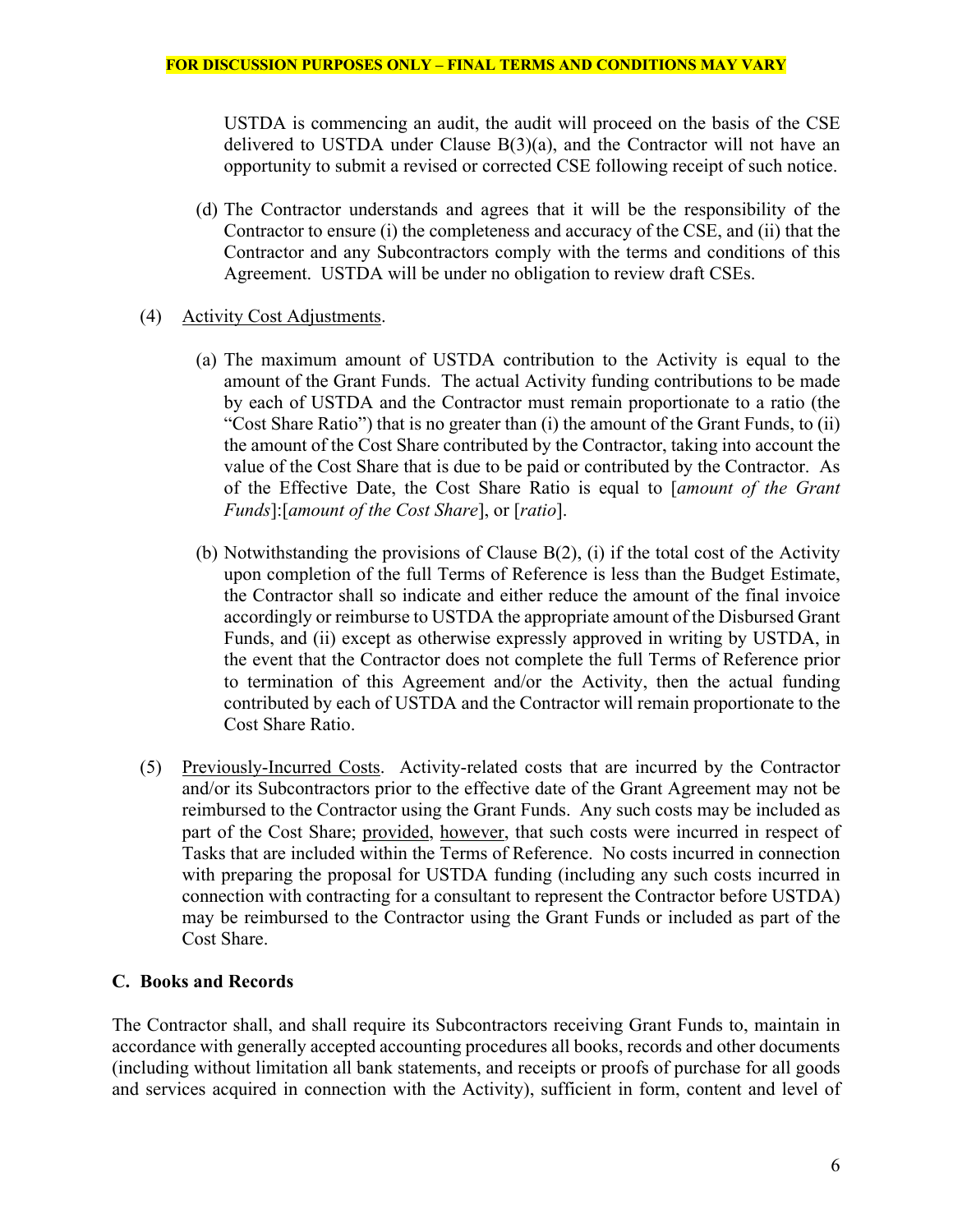detail to properly reflect all transactions and disbursements under or in connection with the Activity and this Agreement. Such books, records and other documents shall clearly identify, track and describe any Financing Event that has occurred and any Revenue that has been earned and the total cost of the Activity, including the Cost Share contributed by the Contractor and/or its Subcontractors as described in Clause [B](#page-3-0) above.

Such books, records and documents must be maintained for a period of ten (10) years following the Signing Date. The Contractor shall, and shall require its Subcontractors receiving Grant Funds to, (i) afford USTDA or its authorized representatives the opportunity at reasonable times for inspection and audit of such books, records and other documents, and (ii) in the event of an audit of such books, records and other documents, reasonably cooperate with, and promptly respond to information requests from, any USTDA-appointed auditors. In addition, the Contractor shall (a) cause the other applicable Contractor Parties to maintain adequate books, records and other documents that are sufficient to identify, track and describe any Financing Event that has occurred and any Revenue that has been earned, and (b) ensure that such books, records and other documents are made available through the Contractor for review by USTDA.

## <span id="page-6-0"></span>**D. Notices**

- (1) Methods of Communication. Any notice, request, document or other communication submitted by either party to the other under this Agreement must be in writing, and will be deemed duly given or sent when delivered to such party at the applicable address of record as set forth below:
- (2) Contractor. The following person shall be the point of contact for the Contractor for all reporting and payment matters under this Agreement:

| Name:    | [Name]    |
|----------|-----------|
| Title:   | [Title]   |
| Address: | [Address] |
| Phone:   | [Phone]   |
| Email:   | [Email]   |

If, for any reason, it becomes necessary for the Contractor to change the point of contact specified above, the Contractor shall promptly notify USTDA and provide USTDA with updated contact information.

(3) USTDA.

| Name:    | [Name]                            |
|----------|-----------------------------------|
| Title:   | [Title]                           |
| Address: | 1101 Wilson Boulevard, Suite 1100 |
|          | Arlington, VA 22209-2275          |
|          | USA                               |
| Phone:   | $(703)$ 875-4357                  |
| Email:   | [Region's email address]          |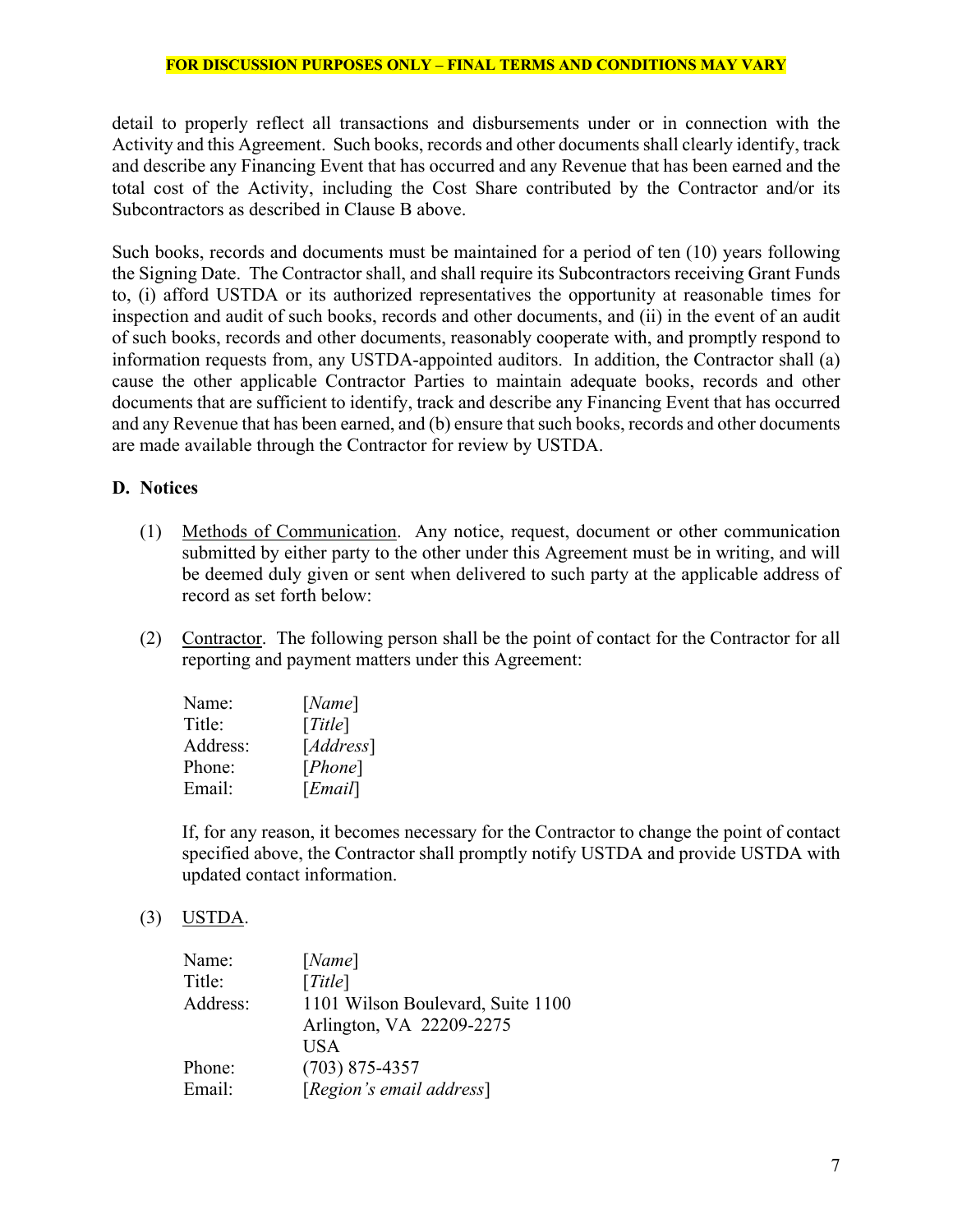# <span id="page-7-2"></span>**E. Collection**

In the event that the Contractor fails to pay to USTDA any required Success Fee payments or reimbursements of Disbursed Grant Funds that are properly due and owing under this Agreement, USTDA may refer the matter to appropriate collection services, including the U.S. Department of the Treasury or other United States Government departments or agencies.

# <span id="page-7-0"></span>**F. Effectiveness**

Notwithstanding any other provision herein, and notwithstanding the occurrence of the Signing Date, this Agreement will become effective on the date on which each of the following conditions is satisfied (the "Effective Date"):

- (1) Signature of the Grant Agreement by both the Grantee and USTDA;
- (2) Signature of the Contract by both the Contractor and the Grantee; and
- (3) Written approval of the executed Contract by USTDA.

## **G. Successors and Assigns**

This Agreement shall be binding upon the Contractor and its successors and permitted assigns; provided, however, that this Agreement shall not be assigned or assumed without the prior written approval of USTDA.

## **H. Governing Law**

This Agreement is governed by, and construed in accordance with, the applicable laws of the United States of America. In the absence of federal law, the laws of the State of New York shall apply, without giving effect to any choice or conflict of law provision or rule that would cause the application of the laws of another jurisdiction.

## <span id="page-7-1"></span>**I. Termination**

USTDA may terminate this Agreement at any time, for any reason or for no reason, upon written notice to the Contractor, and such termination will be effective thirty (30) days following the date of such notice; provided, however, that such termination will not relieve the Contractor from any liability or obligation under this Agreement arising prior to the effective date of such termination. This Clause [I](#page-7-1) and Clauses [C,](#page-5-0) [D](#page-6-0) and [E](#page-7-2) of this Agreement will survive any such termination.

# [**THE REMAINDER OF THIS PAGE IS INTENTIONALLY LEFT BLANK**]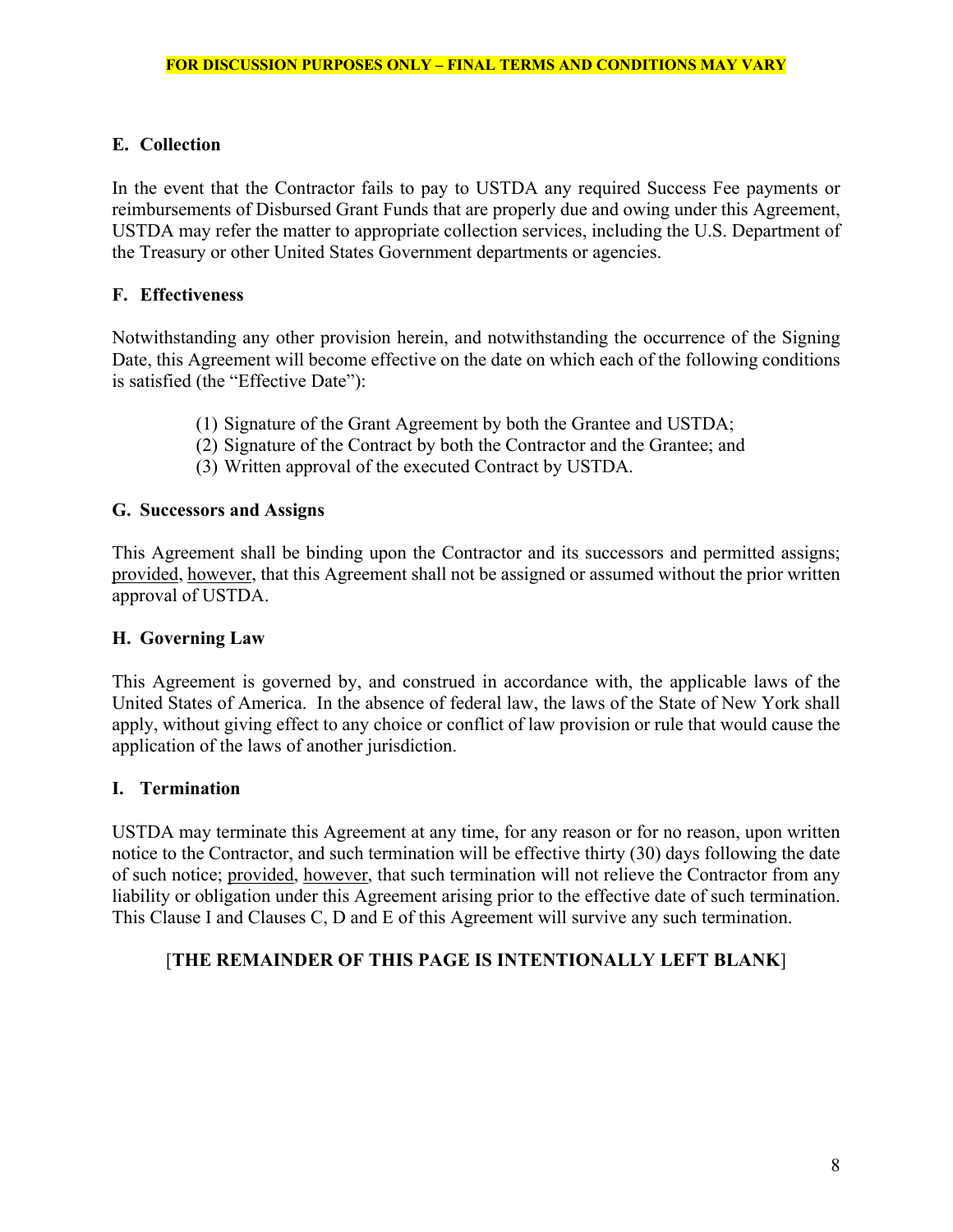If you are in agreement with the foregoing terms and conditions, please so indicate by having a duly authorized representative sign below and returning one signed original to USTDA. We look forward to supporting your efforts to perform the Activity in furtherance of the objectives of the USTDA program.

| Sincerely,                | Accepted and Agreed on behalf of [full<br>legal name of the Contractor]: |
|---------------------------|--------------------------------------------------------------------------|
| [Name of USTDA Signatory] | [Name of Contractor Signatory]                                           |
| [Title]                   | [Title]                                                                  |
| [Date]                    | [Date]                                                                   |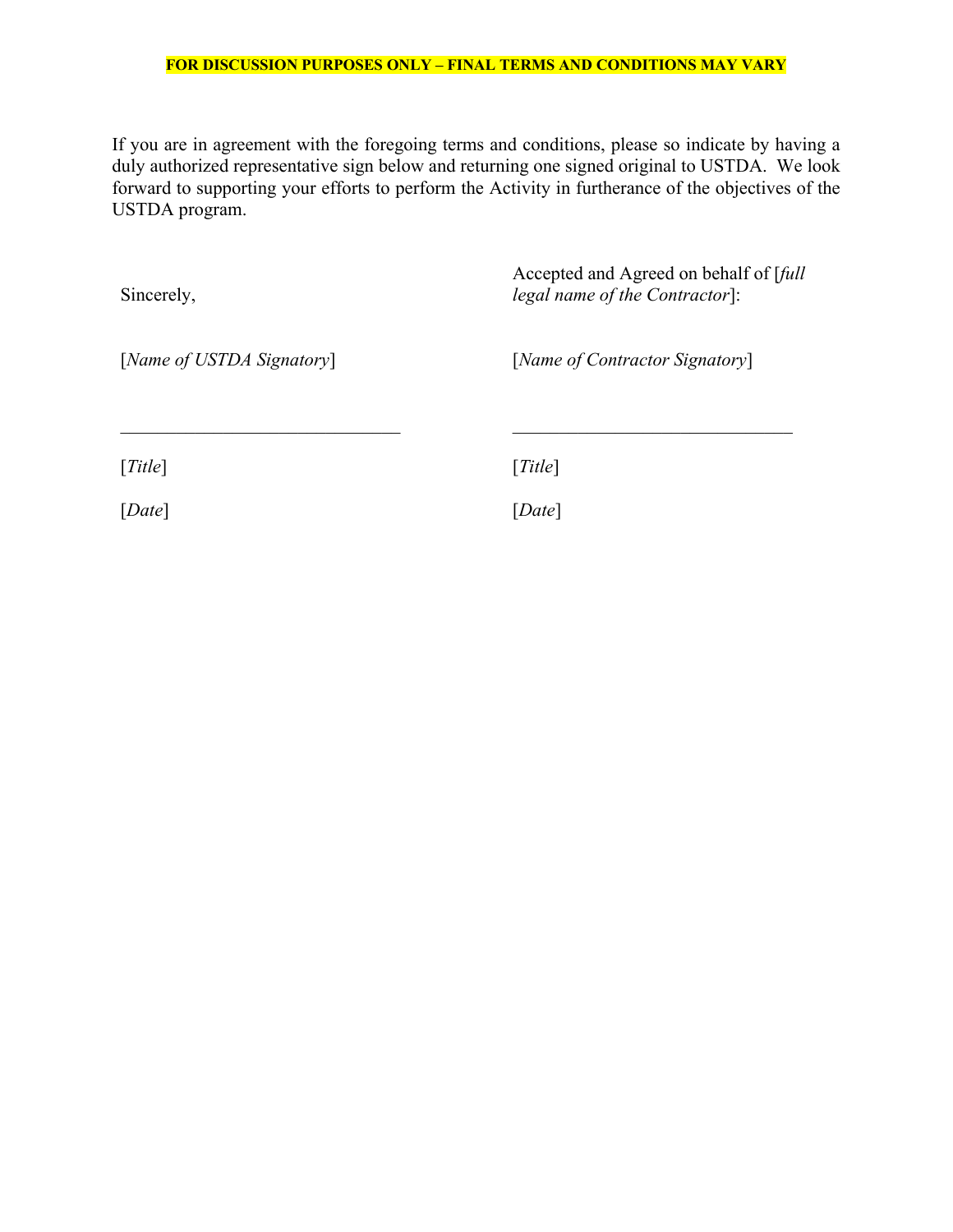# **Annex I**

#### **Form of Success Fee Report**

## **U.S. TRADE AND DEVELOPMENT AGENCY SUCCESS FEE PROGRAM – SUCCESS FEE REPORT**

#### **PROJECT INFORMATION:**

| Country:                               | <b>USTDA Activity No.:</b> |
|----------------------------------------|----------------------------|
| Project Name:                          |                            |
| <b>CONTRACTOR CONTACT INFORMATION:</b> |                            |
| <b>Contractor Name:</b>                |                            |
| Contact Person (Name & Title):         |                            |
| Phone:                                 | Email:                     |
| Address:                               |                            |
| <b>GRANTEE CONTACT INFORMATION:</b>    |                            |
| Name of Grantee:                       |                            |
| Contact Person (Name & Title):         |                            |
| Phone:                                 | Email:                     |
| Address:                               |                            |

# **SUCCESS FEE REPORTING:** (Please provide this information on separate sheets.)

# **A. Formula**

*Specify the success fee criteria (*i.e.*, based on a financial closing and/or on revenue) as stated in your agreement with USTDA governing the success fee.*

## **B. Measurement**

*(1) Describe success of this project or any related project for the Contractor and/or any of its parent(s), subsidiary(ies) and other affiliate(s) based upon the above formula as of the date of this report.*

*(2) Provide a detailed narrative description, applicable statistics or financial reports, and the period or term of their measurement.*

## **C. Calculation and Reimbursement of Success Fee Due**

*(1) Calculate the success fee due to USTDA with this report based upon the above measurement.* 

*(2) If any amount of a success fee is due, please attach a reimbursement check, payable to the United States Trade and Development Agency.* 

*(3) If no success fee is currently due to USTDA, please attach a detailed explanation.* 

# **D. Projections for Next Year's Success**

*Estimate the likelihood of success of this project and any related project that will be achieved in the next twelve (12) months.*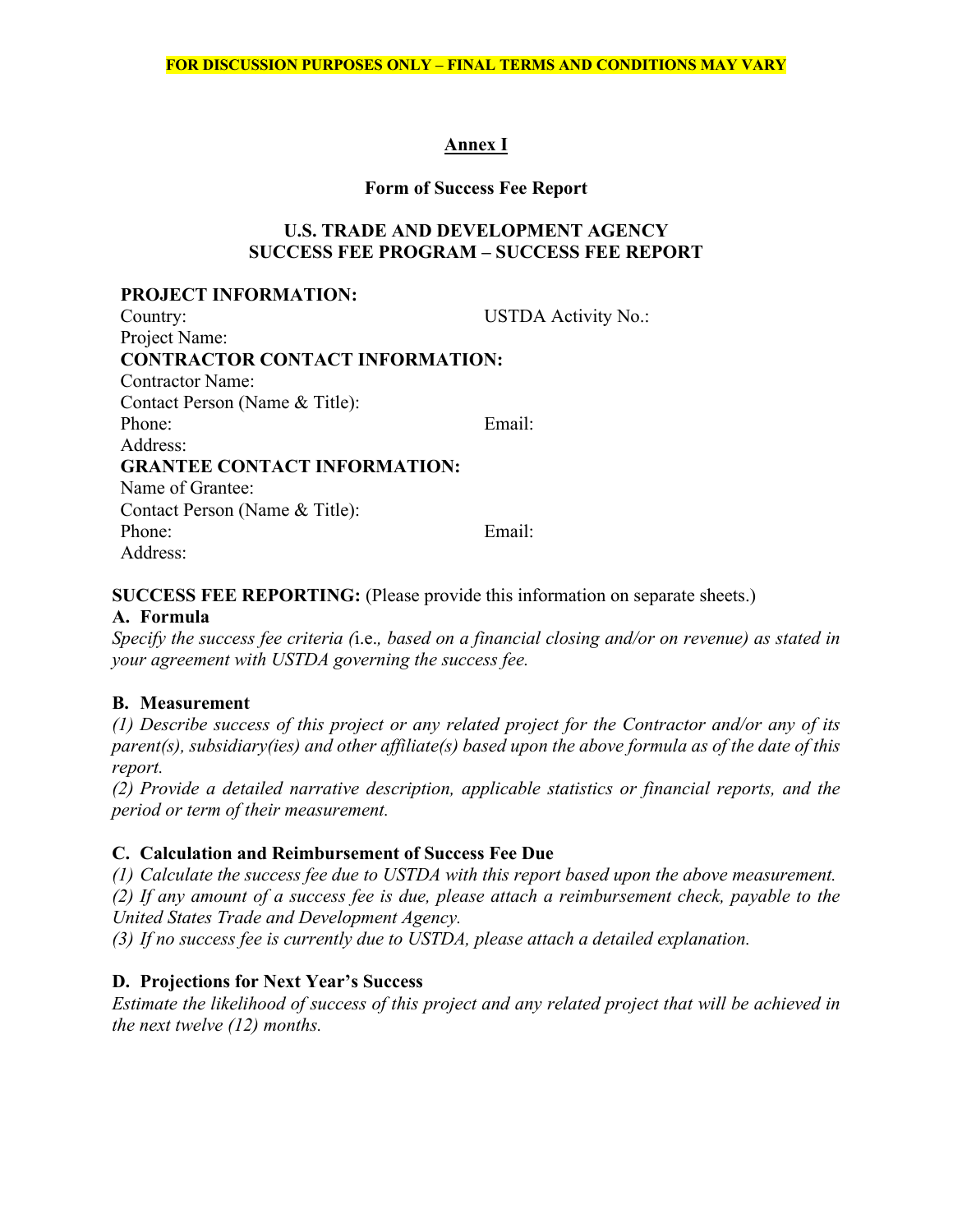# **CERTIFICATION:**

I hereby certify that I am a duly authorized representative of [*full legal name of Contractor*] (the "Contractor") and that all information contained in this Success Fee Report is accurate, complete and in compliance with the terms of the Success Fee and Cost Share Agreement between the Contractor and the United States Trade and Development Agency, dated as of [*date*].

By: Date:

Name and Title of Signatory: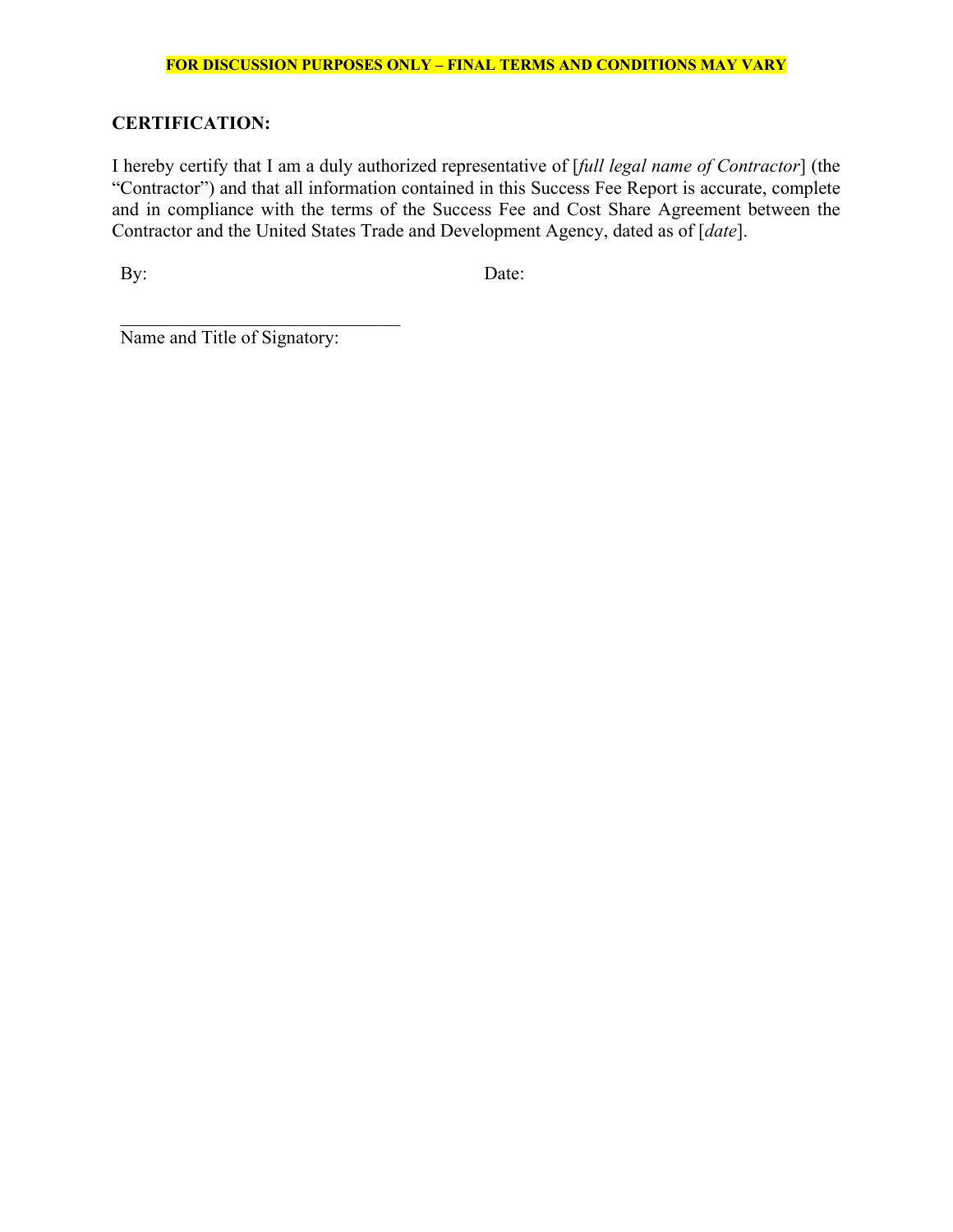# **Annex II**

# <span id="page-11-0"></span>**Budget Estimate**

[*To be attached.*]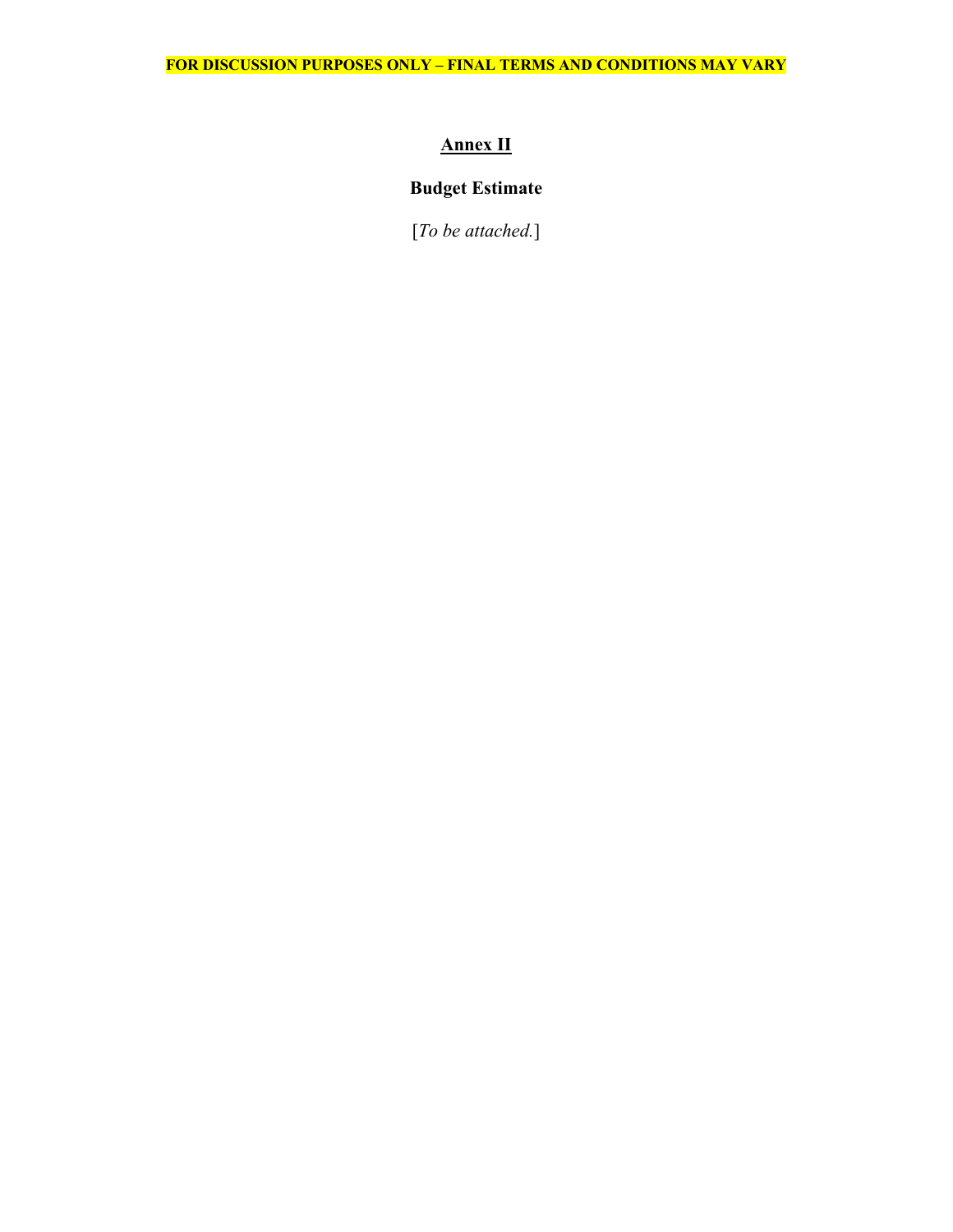# **Annex III**

# **Form of Certified Statement of Expenditures**

# <span id="page-12-0"></span>Required Certification Language

[*If the Contractor completed all of the Tasks under the Terms of Reference, use the certification below:*]

"As detailed below, [*full legal name of the Contractor*] (the "Contractor") and/or its Subcontractors [has][have] covered at least US\$ [*dollar amount of total cost share*] of costs required to complete the full Terms of Reference as set forth in Annex I to the Contract between [*full legal name of the Grantee*] and the Contractor, dated as of [*date*]."

[*If the Contractor did not complete all of the Tasks under the Terms of Reference, use the certification below:*]

"As detailed below, [*full legal name of the Contractor*] (the "Contractor") and/or its Subcontractors [has][have] covered at least US\$ [*dollar amount of Contractor's actual expenditures toward cost share*] of costs toward partial completion of the Terms of Reference as set forth in Annex I to the Contract between [*full legal name of the Grantee*] and the Contractor, dated as of [*date*]. As per the [Notice of Termination] from [*sending party*] to [*receiving party/parties*], dated [*date*], all work under the Contract was terminated as of [*date*]. The Contractor certifies that it has fully completed Task(s) [*Task number(s)*] and partially completed Task(s) [*Task number(s)*] under the Terms of Reference."

"The undersigned supervised the preparation of the attached Certified Statement of Expenditures ("CSE"), and the CSE complies in all respects with the "Requirements Governing Preparation of the Certified Statement of Expenditures" set forth in [Annex III](#page-12-0) of the Success Fee and Cost Share Agreement between the Contractor and the United States Trade and Development Agency, dated as of [*date*]. Without limiting the generality of the foregoing statement:

(a) the labor costs for employees of the Contractor presented under the Direct Labor Costs heading are calculated as (i) the employee's salary, *plus* (ii) overhead, *plus* (iii) benefits, and (iv) do not include any fees or profit;

(b) the labor costs for Subcontractors and other personnel who are not employees of the Contractor presented under the Non-Employee Labor Costs heading are calculated as (i) the person's salary, *plus* (ii) overhead, *plus* (iii) benefits, *plus* (iv) reasonable fees or profit; and

(c) no Grant Funds have been used to fund any equipment-related costs."

By: Date:

\_\_\_\_\_\_\_\_\_\_\_\_\_\_\_\_\_\_\_\_\_\_\_\_\_\_\_\_\_\_ Name and Title of Financial Officer of [*full legal name of the Contractor*]: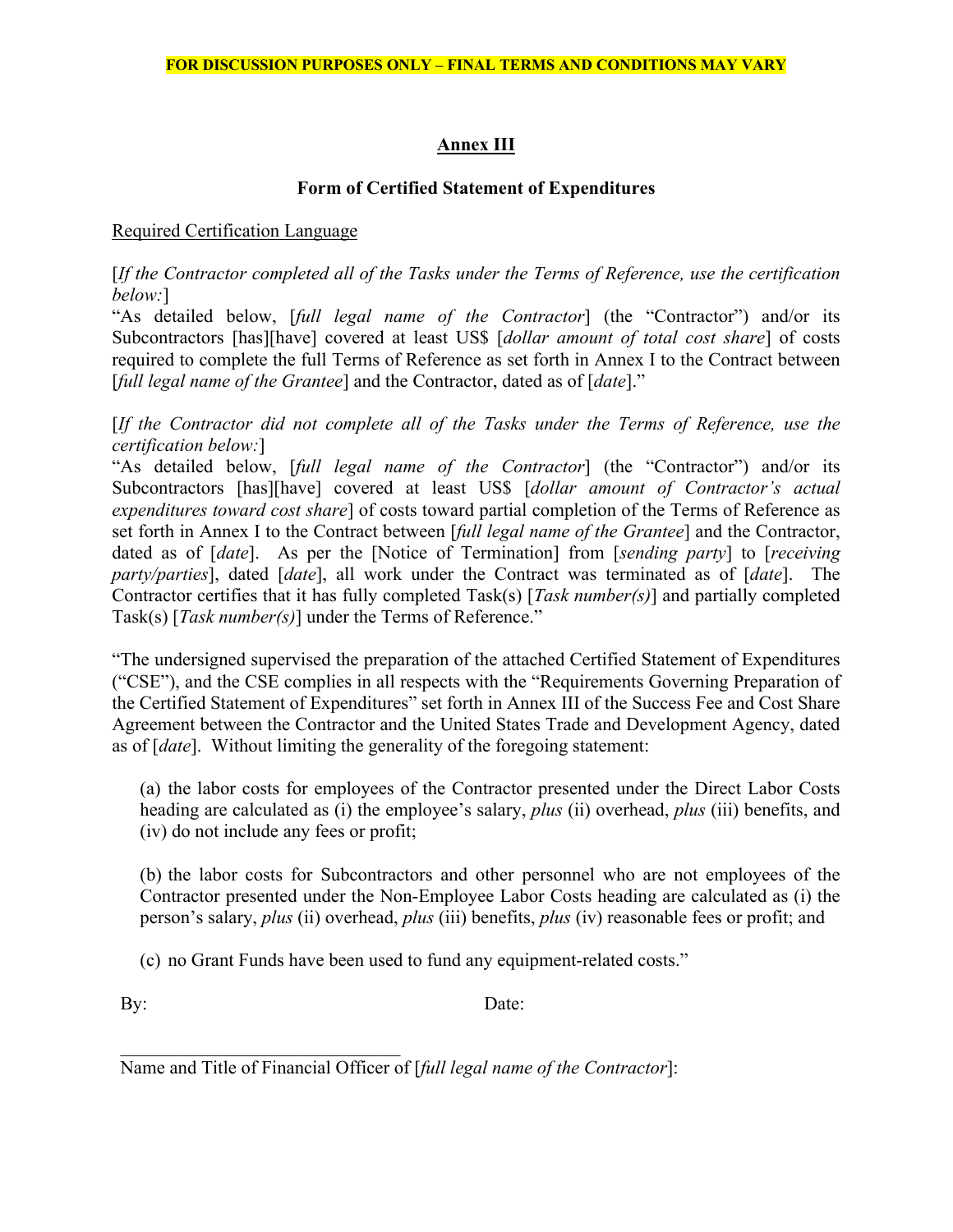Requirements Governing Preparation of the Certified Statement of Expenditures

- Unless otherwise agreed by USTDA, Grant Funds may not be used to fund any equipmentrelated costs.
- Present the per Task amounts for each line item in columns across the top of the page. To the extent that the Terms of Reference include Subtasks, include separate columns and associated amounts in the CSE related to all such Subtasks.
- Labor costs for employees of the Contractor must be presented under the Direct Labor Costs heading, and labor rates must be calculated as (i) the employee's salary, *plus* (ii) overhead, *plus* (iii) benefits, but may not include any fees or profit.
- Labor costs for Subcontractors and other personnel who are not employees of the Contractor must be presented under the Non-Employee Labor Costs heading, and labor rates may be calculated as (i) the person's salary, *plus* (ii) overhead, *plus* (iii) benefits, *plus* (iv) reasonable fees or profit.
- The CSE must clearly present the calculations for (i) labor costs for Contractor and Subcontractor personnel by showing the applicable labor rates (whether hourly, daily or otherwise) multiplied by the applicable time period, (ii) travel costs (encompassing costs for international air travel, in-country air travel and ground transportation) by showing the applicable average cost per trip multiplied by the number of trips, and (iii) *per diem* costs by showing the applicable *per diem* rate for the city and country stated in the CSE multiplied by the number of days.
- If more than one Subcontractor works on the Activity, include the name of the Subcontractor entity (or the individual person, as applicable) along with the job position.
- Costs presented under the Purchased Services and Contracts heading of the CSE may include engineering drawings, lab work, surveys, translation, etc., which would not be included under Non-Employee Labor Cost heading.
- Pursuant to Clause  $B(3)(a)$  $B(3)(a)$ , the Contractor must submit an accompanying written explanation of any Substantial Change between the Budget Estimate and the Certified Statement of Expenditures. "Substantial Change" means any of the following: (i) any variation of twenty percent (20%) or more between any dollar amount presented in the CSE and the corresponding dollar amount presented in the Budget Estimate, (ii) any expense line items added to or removed from the CSE, or (iii) any differences in the set of personnel positions listed under the Direct Labor Costs heading of the CSE, in each case, as compared to the Budget Estimate.
- The following pages illustrate only the general format of the CSE that is expected in terms of organization, structure and content, with the understanding that the Contractor may deviate from this format to the extent necessary to reflect the particular details and costs of the specific Activity in question. This general format is not intended to be over-prescriptive in terms of how the Contractor models the costs of the Activity or sets up the formula equations. Note that the CSE must contain a total of three spreadsheets: (i) costs covered by the Grant Funds, (ii) costs covered by the Contractor's Cost Share, and (iii) the combined costs for the Activity overall, which conceptually should be the aggregate sum of the previous two spreadsheets. All dollar amounts and calculations must be free of data entry inaccuracies, mathematical mistakes and formula errors.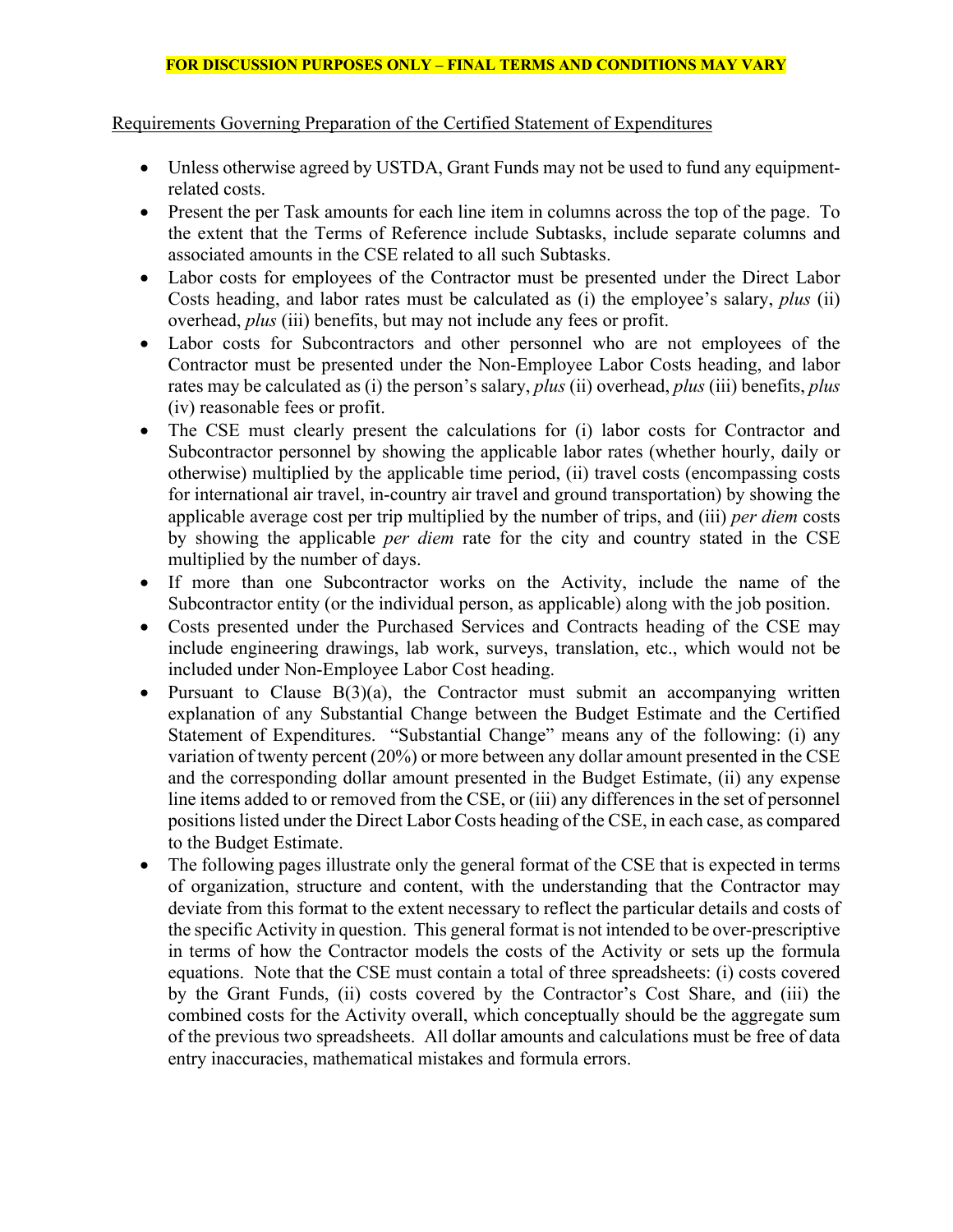| TOTAL ACTIVITY BUDGET                                                                                                                                                                                                                                    | [Task<br>Name]<br>Task 1     | [Task<br>Name]<br>Task 2 | [Task<br>Name]<br>Task 3     | [Task<br>Name]<br>Task 4 | [Task<br>Name]<br>Task 5 | [Task<br>Name]<br>Task 6 | [Task<br>Name]<br>Task 7 | [Task<br>Name]<br>Task 8 | [Task<br>Name]<br>Task 9 | [Task<br>Name]<br>Task 10 | [Task<br>Name]<br>Task 11 | [Task<br>Name]<br>Task 12 | [Task<br>Name]<br>Task 13 | [Task<br>Name]<br>Task 14 | Total |
|----------------------------------------------------------------------------------------------------------------------------------------------------------------------------------------------------------------------------------------------------------|------------------------------|--------------------------|------------------------------|--------------------------|--------------------------|--------------------------|--------------------------|--------------------------|--------------------------|---------------------------|---------------------------|---------------------------|---------------------------|---------------------------|-------|
| Direct Labor Costs <sup>2</sup><br>Position 1<br>[Days][Hours]<br>[Daily Rate][Hourly Rate]<br>Position 2<br>Position 3<br><b>Total Direct Labor</b>                                                                                                     | 200<br>$\overline{2}$<br>100 | 1000<br>$10\,$<br>100    | 800<br>$\overline{4}$<br>200 |                          |                          |                          |                          |                          |                          |                           |                           |                           |                           |                           |       |
| Non-Employee Labor Costs <sup>3</sup><br>Position 1<br>[Days][Hours]<br>[Daily Rate][Hourly Rate]<br>Position 2<br>Position 3                                                                                                                            |                              |                          |                              |                          |                          |                          |                          |                          |                          |                           |                           |                           |                           |                           |       |
| Total Non-Employee Labor<br><b>Total Labor Costs</b>                                                                                                                                                                                                     |                              |                          |                              |                          |                          |                          |                          |                          |                          |                           |                           |                           |                           |                           |       |
| <b>Other Direct Costs</b><br>Purchased Services and Contracts <sup>4</sup><br>Contract 1<br>Contract 2<br>Total                                                                                                                                          |                              |                          |                              |                          |                          |                          |                          |                          |                          |                           |                           |                           |                           |                           |       |
| Travel<br><b>International Air Travel</b><br>Number of Trips<br>Cost per Trip<br>In-Country Air Travel<br>Ground Transportation<br>Per Diem - [City, Country]<br>Days<br>Daily Rate<br>Interpreters<br>Other (local travel, etc. [be specific])<br>Total |                              |                          |                              |                          |                          |                          |                          |                          |                          |                           |                           |                           |                           |                           |       |
| Other Costs<br><b>Courier Services</b><br><b>Reproduction and Binding</b><br>Telephone, Fax, & Internet Charges<br>Visa Services<br>Total                                                                                                                |                              |                          |                              |                          |                          |                          |                          |                          |                          |                           |                           |                           |                           |                           |       |
| <b>Total Other Direct Costs</b>                                                                                                                                                                                                                          |                              |                          |                              |                          |                          |                          |                          |                          |                          |                           |                           |                           |                           |                           |       |
| <b>Activity Total</b><br>Total U.S. Company Cost Share<br>Amount of USTDA Grant Funds                                                                                                                                                                    |                              |                          |                              |                          |                          |                          |                          |                          |                          |                           |                           |                           |                           |                           |       |

#### **Notes:**

1. Unless otherwise agreed by USTDA, Grant Funds may not be used to fund any equipment-related costs.

2. Labor costs for employees of the Contractor must be presented under the Direct Labor Costs heading and must be calculated as (i) the employee's salary, plus (ii) overhead, plus (ii) benefits, but may not include any fee

3. Labor costs for Subcontractors and other personnel who are not employees of the Contractor must be presented under the Non-Employee Labor Costs heading and may be calculated as (i) the person's salary, plus (ii) overhead, plus (iii) benefits, plus (iv) reasonable fees or profit.

4. Costs presented under the Purchased Services and Contracts heading of the CSE may include engineering drawings, lab work, surveys, translation, etc., which would not be included under Non-Employee Labor Cost heading.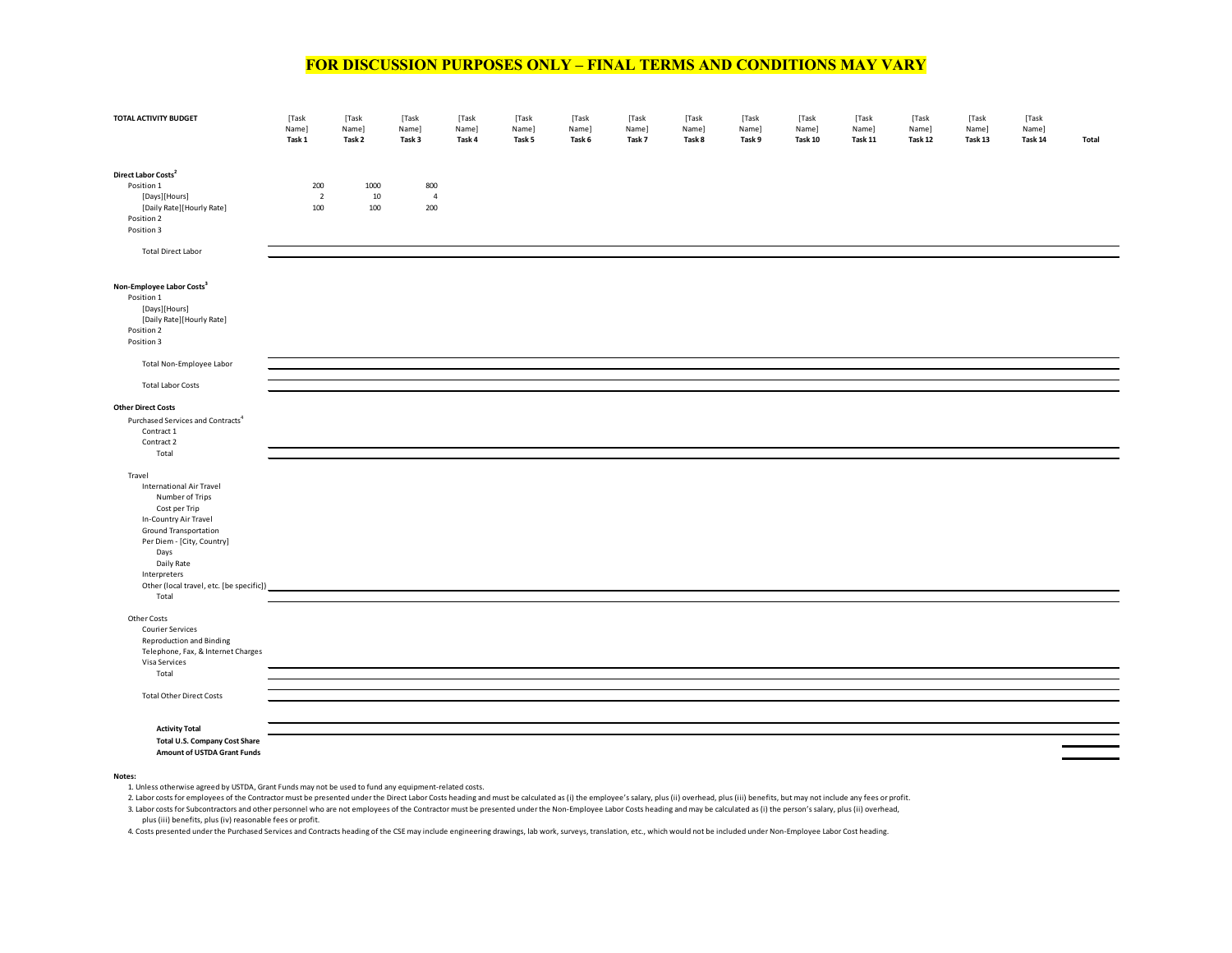| <b>USTDA GRANT FUNDS</b>                                                                                                                                                                                                                                 | [Task<br>Name]<br>Task 1     | [Task<br>Name]<br>Task 2 | [Task<br>Name]<br>Task 3     | [Task<br>Name]<br>Task 4 | [Task<br>Name]<br>Task 5 | [Task<br>Name]<br>Task 6 | [Task<br>Name]<br>Task 7 | [Task<br>Name]<br>Task 8 | [Task<br>Name]<br>Task 9 | [Task<br>Name]<br>Task 10 | [Task<br>Name]<br>Task 11 | [Task<br>Name]<br>Task 12 | [Task<br>Name]<br>Task 13 | [Task<br>Name]<br>Task 14 | Total |
|----------------------------------------------------------------------------------------------------------------------------------------------------------------------------------------------------------------------------------------------------------|------------------------------|--------------------------|------------------------------|--------------------------|--------------------------|--------------------------|--------------------------|--------------------------|--------------------------|---------------------------|---------------------------|---------------------------|---------------------------|---------------------------|-------|
| <b>Direct Labor Costs</b><br>Position 1<br>[Days][Hours]<br>[Daily Rate][Hourly Rate]<br>Position 2<br>Position 3<br><b>Total Direct Labor</b>                                                                                                           | 200<br>$\overline{2}$<br>100 | 1000<br>10<br>100        | 800<br>$\overline{4}$<br>200 |                          |                          |                          |                          |                          |                          |                           |                           |                           |                           |                           |       |
| Non-Employee Labor Costs<br>Position 1<br>[Days][Hours]<br>[Daily Rate][Hourly Rate]<br>Position 2<br>Position 3                                                                                                                                         |                              |                          |                              |                          |                          |                          |                          |                          |                          |                           |                           |                           |                           |                           |       |
| Total Non-Employee Labor                                                                                                                                                                                                                                 |                              |                          |                              |                          |                          |                          |                          |                          |                          |                           |                           |                           |                           |                           |       |
| <b>Total Labor Costs</b>                                                                                                                                                                                                                                 |                              |                          |                              |                          |                          |                          |                          |                          |                          |                           |                           |                           |                           |                           |       |
| <b>Other Direct Costs</b><br>Purchased Services and Contracts<br>Contract 1<br>Contract 2<br>Total                                                                                                                                                       |                              |                          |                              |                          |                          |                          |                          |                          |                          |                           |                           |                           |                           |                           |       |
| Travel<br><b>International Air Travel</b><br>Number of Trips<br>Cost per Trip<br>In-Country Air Travel<br>Ground Transportation<br>Per Diem - [City, Country]<br>Days<br>Daily Rate<br>Interpreters<br>Other (local travel, etc. [be specific])<br>Total |                              |                          |                              |                          |                          |                          |                          |                          |                          |                           |                           |                           |                           |                           |       |
| Other Costs<br>Courier Services<br><b>Reproduction and Binding</b><br>Telephone, Fax, & Internet Charges<br>Visa Services                                                                                                                                |                              |                          |                              |                          |                          |                          |                          |                          |                          |                           |                           |                           |                           |                           |       |
| Total                                                                                                                                                                                                                                                    |                              |                          |                              |                          |                          |                          |                          |                          |                          |                           |                           |                           |                           |                           |       |
| <b>Total Other Direct Costs</b>                                                                                                                                                                                                                          |                              |                          |                              |                          |                          |                          |                          |                          |                          |                           |                           |                           |                           |                           |       |
| <b>Activity Total</b>                                                                                                                                                                                                                                    |                              |                          |                              |                          |                          |                          |                          |                          |                          |                           |                           |                           |                           |                           |       |